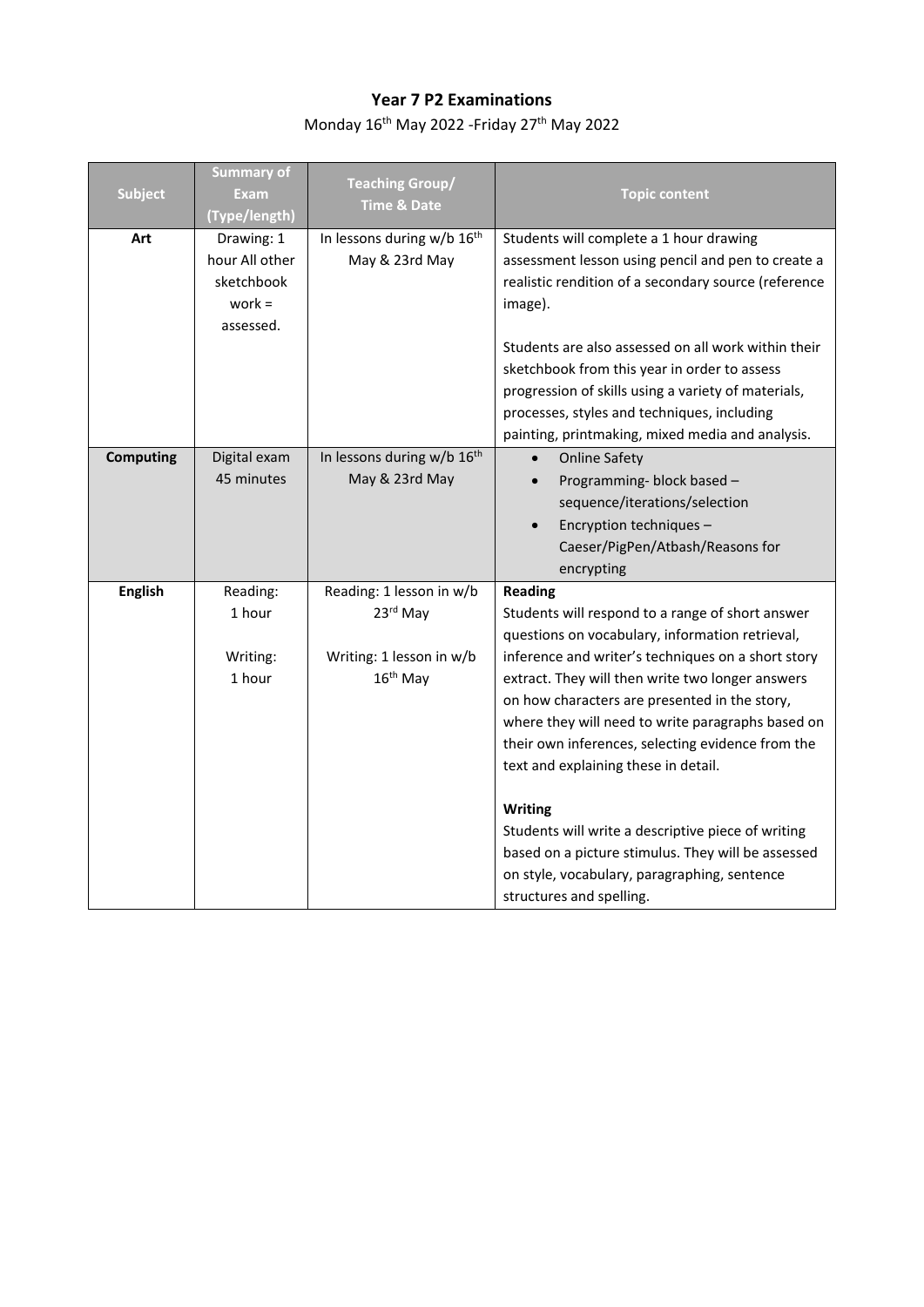| <b>Subject</b> | <b>Summary of</b><br><b>Exam</b><br>(Type/length)                                                                                     | <b>Teaching Group/</b><br><b>Time &amp; Date</b>                                                                        | <b>Topic content</b>                                                                                                                                                                                                                                                                                                                                                                                                                                                                                                                                                                                                                                                   |
|----------------|---------------------------------------------------------------------------------------------------------------------------------------|-------------------------------------------------------------------------------------------------------------------------|------------------------------------------------------------------------------------------------------------------------------------------------------------------------------------------------------------------------------------------------------------------------------------------------------------------------------------------------------------------------------------------------------------------------------------------------------------------------------------------------------------------------------------------------------------------------------------------------------------------------------------------------------------------------|
| French         | Lesson 1 and 2<br>speaking<br>assessments<br>Lesson 3<br>Listening and<br>reading - 1 hour<br>Lesson 4<br>Writing $-30/35$<br>minutes | All Year 7 groups:<br>4/5 lessons will be used<br>between<br>Monday 16 <sup>th</sup> May 2022 -<br>Friday 27th May 2022 | The assessments will assess all 4 skills (listening,<br>reading, writing and speaking).<br>The topics that will come up are:<br>Greetings<br><b>Nmbers</b><br>What is in your school bag<br>Module 1<br>Describing yourself and family<br>Pets<br>Likes and opinions                                                                                                                                                                                                                                                                                                                                                                                                   |
|                |                                                                                                                                       |                                                                                                                         | <b>Module 2</b><br>School routine<br>Opinions on subjects and teachers<br>School subjects<br>Food at the canteen<br><b>Module 3</b><br>Sports and hobbies<br>To revise well students should go on Frenchbc<br>Weebly, they will find lots of interactive resources,<br>listening activities and all the vocabulary lists<br>they need to know.<br>The P2 assessment folder on quizlet.com contains all<br>the lists of vocabulary students need to know<br>https://quizlet.com/FrenchBCCC/folders/p2-<br>revision/sets                                                                                                                                                 |
| Geography      | Digital exam<br>50 minutes                                                                                                            | 7W - 20/5/22 - P1<br>7F-20/5/22-P2<br>7L-19/5/22-P4<br>$7B - 18/5/22 - P5$<br>7K-17/5/22-P4<br>7M-20/5/22-P1            | Students will be tested on the Geographical<br>knowledge, understanding and skills they have<br>developed so far in Year 7. The assessment focus<br>will be the country of China and students will be<br>issued with a comprehensive revision checklist<br>ahead of the Easter Holidays.<br><b>Key Content:</b><br>Human and physical characteristics of<br>$\bullet$<br>China.<br>Development over time in China.<br>China's economy.<br>China's industrial growth and its impacts.<br>China's changing employment structure<br>٠<br>The impacts of development in Tibet<br>China's changing population structure and<br>the one child policy.<br>China in the future |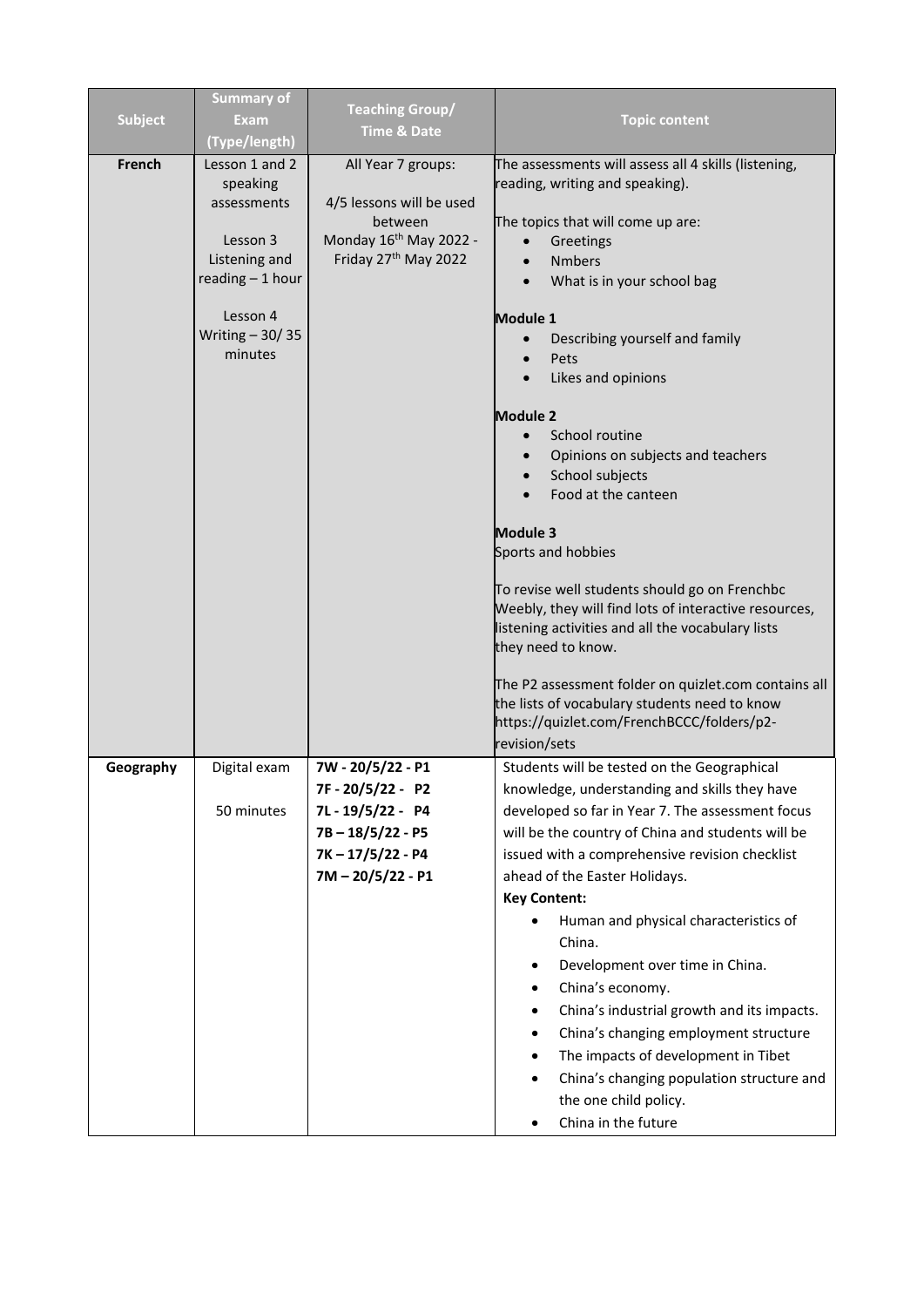|                    | <b>Summary of</b>   |                                    |                                                      |
|--------------------|---------------------|------------------------------------|------------------------------------------------------|
| <b>Subject</b>     | <b>Exam</b>         | <b>Teaching Group/</b>             | <b>Topic content</b>                                 |
|                    | (Type/length)       | <b>Time &amp; Date</b>             |                                                      |
| <b>History</b>     | Written             | 7M - Tuesday 24 <sup>th</sup> May  | The Power of Monarchs 1066 - 1649.                   |
|                    | Assessment          |                                    | William the Conqueror, Henry II and Thomas           |
|                    | 1 hour              | 7K - Thursday 26 <sup>th</sup> May | Becket, King John and the Magna Carta, Elizabeth I   |
|                    |                     |                                    | and her challenges - religion, MQOS, Armada, the     |
|                    | Section 1           | 7R - Friday 27 <sup>th</sup> May   | unpopularity of Charles I and his execution.         |
|                    | Knowledge           |                                    |                                                      |
|                    | $(15 \text{ mins})$ | 7W- Wednesday 25 <sup>th</sup> May | <b>Extended writing task</b>                         |
|                    |                     | 7F - Monday 23rd May               | "Between 1066-1649 monarchs had total power          |
|                    | Section 2           |                                    | over their country." How far do you agree?           |
|                    | Extended            | 7L - Thursday 26 <sup>th</sup> May |                                                      |
|                    | <b>Writing Task</b> |                                    | Students will be provided with a comprehensive       |
|                    | $(45 \text{ mins})$ | 7B - Friday 27 <sup>th</sup> May   | revision list.                                       |
| <b>Mathematics</b> | 3 papers            | All groups                         | Please see separate revision guidance document.      |
|                    | 1 hour each         | In lesson time                     |                                                      |
| <b>Religious</b>   | During              | w/c May 16 <sup>th</sup>           | Year 7 will be completing an assessment which        |
| <b>Education</b>   | Lessons.            |                                    | covers the course content from this academic year.   |
|                    | Written             |                                    | As our KS3 curriculum is spiraled the conceptual     |
|                    | Assessment.         |                                    | pegs continue to be familiar points for pupil, which |
|                    | Length: 45          |                                    | sets them up for positive attitudes to learning and  |
|                    | Minutes             |                                    | success.                                             |
|                    |                     |                                    |                                                      |
|                    |                     |                                    | The assessment will focus on the range of skills     |
|                    |                     |                                    | needed for success in RE:                            |
|                    |                     |                                    | Knowledge                                            |
|                    |                     |                                    | Contextualization                                    |
|                    |                     |                                    | Communication                                        |
|                    |                     |                                    | Analysis                                             |
|                    |                     |                                    | The information regarding the assessment will be     |
|                    |                     |                                    | shared with students through their classroom         |
|                    |                     |                                    | teachers and referred to in the revision materials.  |
|                    |                     |                                    |                                                      |
|                    |                     |                                    | <b>Topics include</b>                                |
|                    |                     |                                    | Unit 1- Person I Want to Become                      |
|                    |                     |                                    | <b>Conceptual Pegs:</b>                              |
|                    |                     |                                    | a) Vocation-disciples                                |
|                    |                     |                                    | Unit 2- Why the Universe exists                      |
|                    |                     |                                    | <b>Conceptual Pegs</b>                               |
|                    |                     |                                    | a) Creation of the world                             |
|                    |                     |                                    |                                                      |
|                    |                     |                                    | Unit 3- Who is God & Why be religious                |
|                    |                     |                                    | <b>Conceptual Pegs</b>                               |
|                    |                     |                                    | a) Trinity + Incarnation                             |
|                    |                     |                                    | b) Jesus-disciples                                   |
|                    |                     |                                    |                                                      |
|                    |                     |                                    | Unit 4- Catholic Identity                            |
|                    |                     |                                    | Conceptual pegs                                      |
|                    |                     |                                    | a) Sacraments                                        |